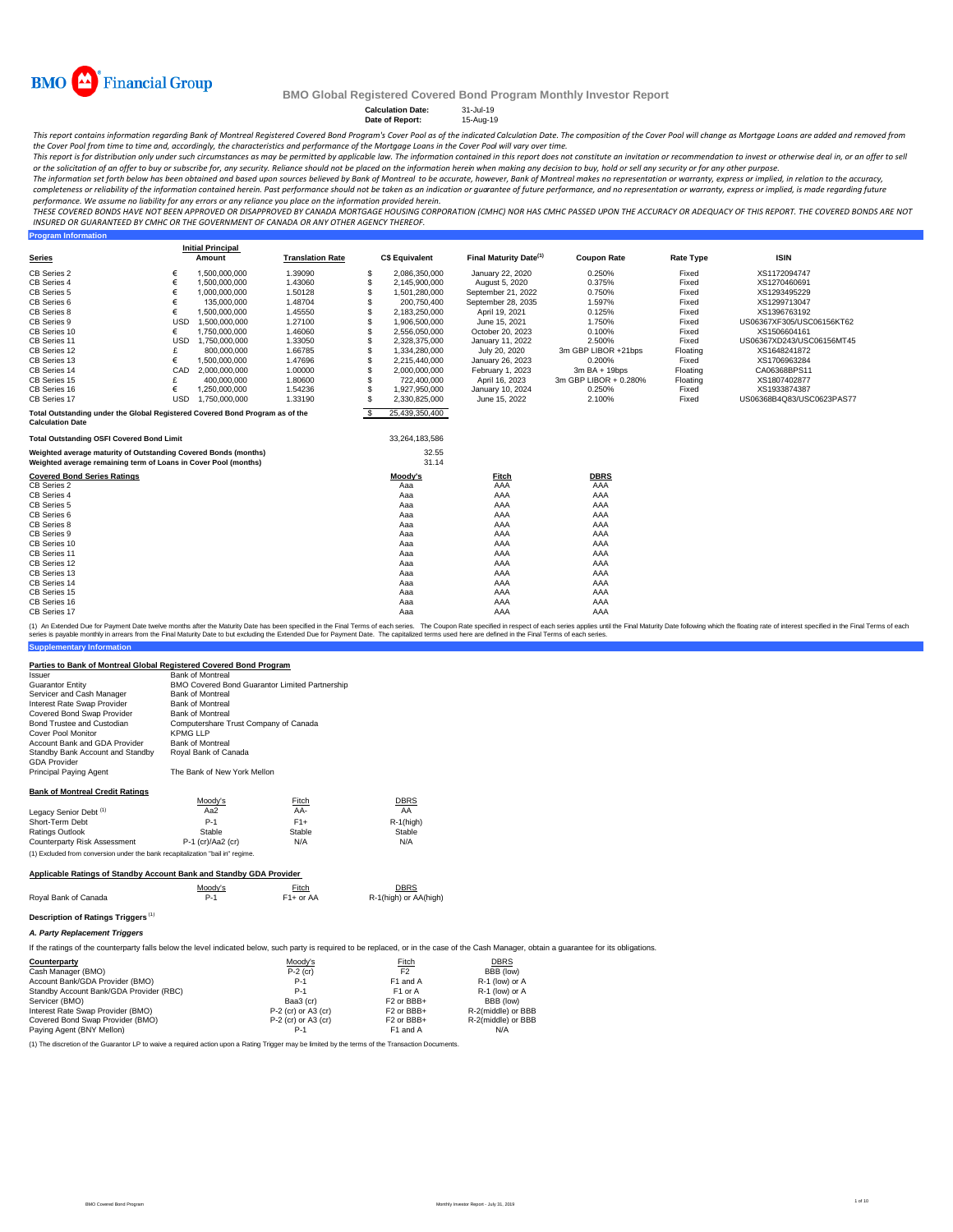

|                                                                                                                                                                                                                                                                                                                       |                     |                                             | <u>Dividi Dobal Iteyisteled Ooveled Dolla Floyialli Moliti</u> |
|-----------------------------------------------------------------------------------------------------------------------------------------------------------------------------------------------------------------------------------------------------------------------------------------------------------------------|---------------------|---------------------------------------------|----------------------------------------------------------------|
|                                                                                                                                                                                                                                                                                                                       |                     | <b>Calculation Date:</b><br>Date of Report: | 31-Jul-19<br>15-Aug-19                                         |
| <b>B. Summary of Specific Rating Trigger Actions</b>                                                                                                                                                                                                                                                                  |                     |                                             |                                                                |
| I) The following actions are required if the Cash Manager (BMO) undergoes a downgrade below the stipulated rating:                                                                                                                                                                                                    |                     |                                             |                                                                |
|                                                                                                                                                                                                                                                                                                                       | Moody's             | Fitch                                       | <b>DBRS</b>                                                    |
| a) The Servicer will be required to direct amounts received directly<br>into the GDA Account (or Standby GDA Account if applicable)<br>within 2 Canadian business days and the Cash Manager shall<br>immediately remit any funds held at such time for or on behalf of<br>the Guarantor directly into the GDA Account | $P-1$               | F1 or A                                     | R-1(low) or BBB                                                |
| II) The following actions are required if the Servicer (BMO) undergoes a downgrade below the stipulated rating:                                                                                                                                                                                                       |                     |                                             |                                                                |
|                                                                                                                                                                                                                                                                                                                       | Moody's             | Fitch                                       | <b>DBRS</b>                                                    |
| a) The Servicer will be required to direct amounts received to the<br>Cash Manager, or GDA as applicable                                                                                                                                                                                                              | $P-1$ (cr)          | F1 or A                                     | BBB(low)                                                       |
| III) The Swap Provider is required to transfer credit support or transfer all of its rights and obligations to a replacement third party, or to obtain a<br>quarantee of its rights and obligations from a third party, if the Swap Provider undergoes a downgrade below the stipulated rating:                       |                     |                                             |                                                                |
|                                                                                                                                                                                                                                                                                                                       | $Modv's^{(3)}$      | Fitch                                       | <b>DBRS</b>                                                    |
| a) Interest Rate Swap Provider                                                                                                                                                                                                                                                                                        | P-1 (cr) or A2 (cr) | F1 or A                                     | R-1 (low) or A                                                 |
| b) Covered Bond Swap Provider                                                                                                                                                                                                                                                                                         | P-1 (cr) or A2 (cr) | F1 or A                                     | R-1 (low) or A                                                 |
| IV) The following actions are required if the Issuer (BMO) undergoes a downgrade below the stipulated rating:                                                                                                                                                                                                         |                     |                                             |                                                                |
|                                                                                                                                                                                                                                                                                                                       | Moody's             | Fitch                                       | <b>DBRS</b>                                                    |
| a) Mandatory repayment of the Demand Loan                                                                                                                                                                                                                                                                             | N/A                 | F <sub>2</sub> or BB <sub>B+</sub>          | N/A                                                            |
| b) Cashflows will be exchanged under the Covered Bond Swap<br>Agreement (to the extent not already taking place)                                                                                                                                                                                                      | Baa1                | BBB+                                        | BBB (high)                                                     |
| c) Transfer of title to Loans to Guarantor <sup>(4)</sup>                                                                                                                                                                                                                                                             | A <sub>3</sub>      | BBB-                                        | BBB (low)                                                      |
| <b>Events of Defaults &amp; Test Compliance</b><br>Asset Coverage Test (C\$ Equivalent of Outstanding<br>Covered Bond < Adjusted Aggregate Asset Amount)                                                                                                                                                              |                     | Pass                                        |                                                                |
| <b>Issuer Event of Default</b>                                                                                                                                                                                                                                                                                        |                     | No                                          |                                                                |
|                                                                                                                                                                                                                                                                                                                       |                     |                                             |                                                                |

Guarantor LP Event of Default No

(3) If no short term rating exists, then A1

(4) The transfer of registered title to the Loan's to the Guarantor may be deferred if (A) satisfactory assurances are provided to the Guarantor and the Bond Truster in the Sultan to the Sultan to the Sultan to the Transac

| (Applicable to Hard Bullet Covered Bonds) |         |       |                     |  |  |
|-------------------------------------------|---------|-------|---------------------|--|--|
| <b>Pre-Maturity Required Ratings</b>      | Moody's | Fitch | DBRS <sup>(1)</sup> |  |  |
|                                           | $P-1$   | $F1+$ | (high) or A (low)   |  |  |
|                                           |         |       |                     |  |  |

Following a breach of the Pre-Maturity test in respect of a Series of Hard Bullet Covered Bonds, and unless the Pre-Maturity Liquidity Ledger is otherwise funded from the other sources, the Partnership<br>shall offer to sell

(1) In the case of DBRS, if Final Maturity Date is within six months of the Pre-Maturity Test Date, then A(high), otherwise A(low).

| <b>Reserve Fund</b>                                                           |            |                     |                       |
|-------------------------------------------------------------------------------|------------|---------------------|-----------------------|
|                                                                               | Moodv's    | Fitch               | <b>DBRS</b>           |
| <b>Reserve Fund Required Amount Ratings</b>                                   | $P-1$ (cr) | F <sub>1</sub> or A | R-1 (Low) and A (low) |
| Are the ratings of the Issuer below the Reserve Fund Reguired Amount Ratings? |            | No                  |                       |

If the ratings of the Issuer fall below the Reserve Fund Required Amount Ratings, then the Guarantor shall credit or cause to be credited to the Reserve Fund funds up to an amount equal to the<br>Reserve Fund Required Amount.

Reserve Fund Required Amount: Nil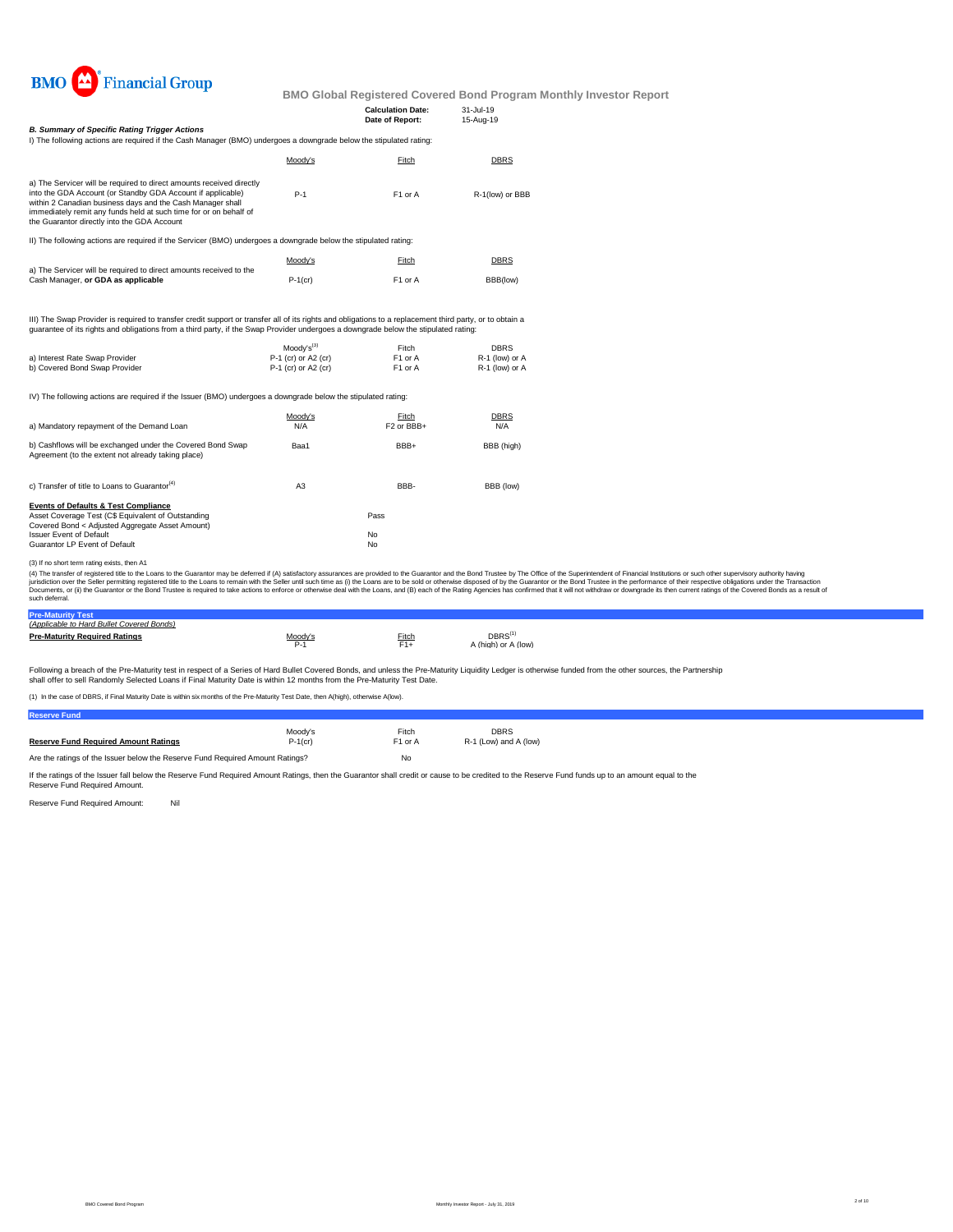

|                                                                                                                                                                                                                              | <b>Calculation Date:</b><br>Date of Report:                              | 31-Jul-19<br>15-Aug-19                          |        |                |                |
|------------------------------------------------------------------------------------------------------------------------------------------------------------------------------------------------------------------------------|--------------------------------------------------------------------------|-------------------------------------------------|--------|----------------|----------------|
| <b>Asset Coverage Test</b>                                                                                                                                                                                                   |                                                                          |                                                 |        |                |                |
| C\$ Equivalent of Outstanding Covered Bonds                                                                                                                                                                                  | 25,439,350,400                                                           |                                                 |        |                |                |
| $A^{(1)}$ = Lesser of (i) Sum of LTV adjusted outstanding principal balance and (ii) Sum of<br>Asset percentage adjusted outstanding principal balance                                                                       | \$<br>30,640,313,518                                                     |                                                 | A (i)  |                | 32,770,388,790 |
| $B =$ Principal receipts not applied                                                                                                                                                                                         |                                                                          |                                                 | A (ii) |                | 30,640,313,518 |
| $C =$ Cash capital contributions<br>$D =$ Substitution assets<br>$E =$ (i) Reserve fund balance<br>(ii) Pre - Maturity liquidity ledger balance<br>$F =$ Negative carry factor calculation<br>Total: $A + B + C + D + E - F$ | $\sim$<br>$\sim$<br>$\sim$<br>$\overline{\phantom{a}}$<br>30,640,313,518 | Asset Percentage<br>Maximum Asset<br>Percentage |        | 93.5%<br>95.0% |                |
| <b>Asset Coverage Test Pass/Fail</b>                                                                                                                                                                                         | Pass                                                                     |                                                 |        |                |                |
| <b>Regulatory OC Minimum</b>                                                                                                                                                                                                 | 103%                                                                     |                                                 |        |                |                |
| Level of Overcollateralization <sup>(2)</sup>                                                                                                                                                                                | 107%                                                                     |                                                 |        |                |                |

(2) Per Section 4.3.8 of the CMHC Guide, (A) the lesser of (i) the total amount of cover pool collateral and (i) the amount of cover pool collateral required to collateralize the covered bonds outstanding and ensure the As (1) Market Value as determined by adjusting, not less than quarterly, the Original Market Value utilizing the Indexation Methodology (see Appendix for details) for subsequent price developments.

**Valuation Calculation Trading Value of Covered Bonds \$ 25,608,479,155** 32,810,846,574 A (i) 32,810,846,574<br>A (ii) 58,352,394,397 B = Principal receipts up to calculation date not otherwise applied<br>C = Cash capital contributions<br>D = Trading Value of any Substitute Assets<br>E = (i) Reserve Fund Balance, if applicable<br>— (ii) Pre - Maturity liquidity ledg **Total: A + B + C + D + E + F \$ 32,810,846,574** A = Lesser of i) Present value of outstanding loan balance of Performing Eligible Loans<sup>(1)</sup> and ii) 80% of Market Value<sup>(2)</sup> of properties securing Performing Eligible Loans, net of adjustments

(1) Present value of expected future cash flows of Loans using current market interest rates offered to BMO clients. The effective weighted average rate used for discounting is 3.18%.<br>(2) Market Value as determined by adju

|                          | \$<br>27.250.997.979                                                                  |
|--------------------------|---------------------------------------------------------------------------------------|
|                          | 5,499,393,302<br>32,750,391,281                                                       |
|                          |                                                                                       |
| <b>Write Off Amounts</b> | <b>Loss Percentage (Annualized)</b>                                                   |
| \$129,320                | 0.00%                                                                                 |
|                          |                                                                                       |
| <b>Current Month</b>     | Previous Month                                                                        |
|                          |                                                                                       |
| 595,238,544              | 507,464,230                                                                           |
|                          |                                                                                       |
|                          | 78,982,923                                                                            |
|                          | 4,102,594                                                                             |
|                          |                                                                                       |
|                          |                                                                                       |
|                          |                                                                                       |
|                          |                                                                                       |
|                          | (52, 169, 483)                                                                        |
|                          | (507, 464, 230)                                                                       |
|                          |                                                                                       |
|                          |                                                                                       |
|                          | (78)                                                                                  |
|                          |                                                                                       |
| 39,948,405               | 30,915,956                                                                            |
|                          | 92,258,317<br>3,206,021<br>(55, 515, 884)<br>$(595, 238, 544)$ <sup>(1)</sup><br>(49) |

Includes cash settlement of \$595,238,544 to occur on August 19, 2019.

| <b>Cover Pool - Summary Statistics</b>       |                         |               |
|----------------------------------------------|-------------------------|---------------|
| Asset Type                                   | Mortgages               |               |
| Previous Month Ending Balance                | \$<br>33,376,602,915    |               |
| Aggregate Outstanding Balance                | \$<br>32.822.344.464    |               |
| Number of Loans                              | 122.771                 |               |
| Average Loan Size                            | \$<br>267.346           |               |
| Number of Primary Borrowers                  | 121.213                 |               |
| Number of Properties                         | 122.771                 |               |
|                                              | Original <sup>(1)</sup> | Indexed $(2)$ |
| Weighted Average Current Loan to Value (LTV) | 61.37%                  | 53.75%        |
| Weighted Average Authorized LTV              | 69.33%                  | 60.02%        |
| Weighted Average Original LTV                | 69.33%                  |               |
| Weighted Average Seasoning                   | 23.16 (Months)          |               |
| Weighted Average Coupon                      | 3.00%                   |               |
| Weighted Average Original Term               | 54.30 (Months)          |               |
| Weighted Average Remaining Term              | 31.14 (Months)          |               |
| <b>Substitution Assets</b>                   | Nil                     |               |

<sup>(1)</sup> Value as most recently determined or assessed in accordance with the underwriting policies (whether upon origination or renewal of the Eligible Loan or subsequently thereto).<br><sup>(2)</sup> Value as determined by adjusting, n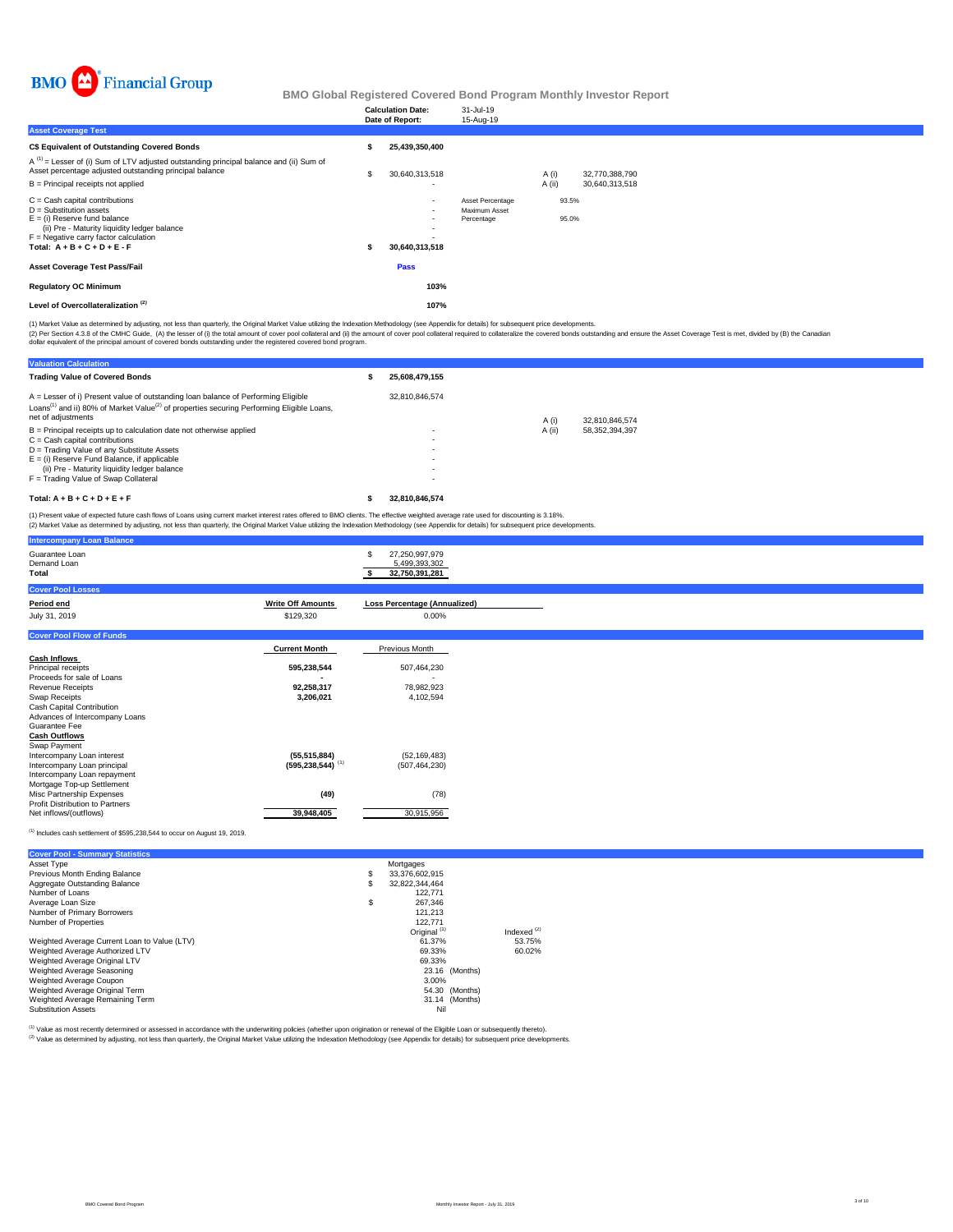

|                                                      | <b>Calculation Date:</b><br>Date of Report: | 31-Jul-19<br>15-Aug-19 |                                           |            |
|------------------------------------------------------|---------------------------------------------|------------------------|-------------------------------------------|------------|
| <b>Cover Pool - Delinquency Distribution</b>         |                                             |                        |                                           |            |
| <b>Aging Summary</b>                                 | <b>Number of Loans</b>                      | Percentage             | <b>Principal Balance</b>                  | Percentage |
| Current and less than 30 days past due               | 122,069                                     | 99.43                  | \$<br>32,653,989,990                      | 99.49      |
| 30 - 59 days past due                                | 315                                         | 0.26                   | \$<br>78,911,206                          | 0.24       |
| 60 - 89 days past due                                | 143                                         | 0.12                   | \$<br>37,487,594                          | 0.11       |
|                                                      |                                             |                        |                                           |            |
| 90 or more days past due                             | 244                                         | 0.20                   | S<br>51,955,674                           | 0.16       |
| <b>Grand Total</b>                                   | 122,771                                     | 100.00                 | \$<br>32,822,344,464                      | 100.00     |
| <b>Cover Pool - Provincial Distribution</b>          |                                             |                        |                                           |            |
| <b>Province</b>                                      | <b>Number of Loans</b>                      | Percentage             | <b>Principal Balance</b>                  | Percentage |
| Alberta                                              | 14,464                                      | 11.78                  | \$<br>3,596,781,996                       | 10.96      |
| <b>British Columbia</b>                              | 18,228                                      | 14.85                  | \$<br>6,329,200,738                       | 19.28      |
| Manitoba                                             | 1,740                                       | 1.42                   | \$<br>311,202,345                         | 0.95       |
| New Brunswick                                        | 1,972                                       | 1.61                   | \$<br>252,210,062                         | 0.77       |
| Newfoundland                                         |                                             |                        | \$                                        | 1.64       |
|                                                      | 3,342                                       | 2.72                   | 537,235,197<br>\$                         |            |
| Northwest Territories & Nunavut                      | 94                                          | 0.08                   | 18,805,404                                | 0.06       |
| Nova Scotia                                          | 3,695                                       | 3.01                   | \$<br>622,201,215                         | 1.90       |
| Ontario                                              | 56,592                                      | 46.10                  | \$<br>16,737,869,612                      | 51.00      |
| <b>Prince Edward Island</b>                          | 630                                         | 0.51                   | \$<br>92,971,216                          | 0.28       |
| Quebec                                               | 19,595                                      | 15.96                  | \$<br>3,846,607,771                       | 11.72      |
| Saskatchewan                                         | 2,325                                       | 1.89                   | \$<br>458,838,620                         | 1.40       |
| <b>Yukon Territories</b>                             | 94                                          | 0.08                   | S<br>18,420,287                           | 0.06       |
| <b>Grand Total</b>                                   | 122,771                                     | 100.00                 | \$<br>32,822,344,464                      | 100.00     |
|                                                      |                                             |                        |                                           |            |
| <b>Cover Pool - Credit Score Distribution</b>        |                                             |                        |                                           |            |
| <b>Credit Score</b>                                  | Number of Loans                             | Percentage             | <b>Principal Balance</b>                  | Percentage |
| Score Unavailable                                    | 1,238                                       | 1.01                   | \$<br>253, 167, 583                       | 0.77       |
| Less than 600                                        | 1,957                                       | 1.59                   | \$<br>447, 132, 616                       | 1.36       |
|                                                      |                                             |                        |                                           |            |
| $600 - 650$                                          | 3,635                                       | 2.96                   | \$<br>940,655,376                         | 2.87       |
| 651 - 700                                            | 9,149                                       | 7.45                   | \$<br>2,473,430,557                       | 7.54       |
| $701 - 750$                                          | 16,977                                      | 13.83                  | \$<br>4,746,199,654                       | 14.46      |
| 751 - 800                                            | 22,150                                      | 18.04                  | \$<br>6,369,252,104                       | 19.41      |
| 801 and Above                                        | 67,665                                      | 55.11                  | \$<br>17,592,506,574                      | 53.60      |
| <b>Grand Total</b>                                   | 122,771                                     | 100.00                 | $\overline{\mathbf{s}}$<br>32,822,344,464 | 100.00     |
|                                                      |                                             |                        |                                           |            |
| <b>Cover Pool - Rate Type Distribution</b>           |                                             |                        |                                           |            |
| <b>Rate Type</b>                                     | <b>Number of Loans</b>                      | Percentage             | <b>Principal Balance</b>                  | Percentage |
| Fixed                                                | 96,779                                      | 78.83                  | \$<br>24,722,322,029                      | 75.32      |
| Variable                                             | 25,992                                      | 21.17                  | 8,100,022,435<br>\$                       | 24.68      |
| <b>Grand Total</b>                                   | 122,771                                     | 100.00                 | \$<br>32,822,344,464                      | 100.00     |
|                                                      |                                             |                        |                                           |            |
| <b>Cover Pool - Mortgage Asset Type Distribution</b> |                                             |                        |                                           |            |
| <b>Mortgage Asset Type</b>                           | Number of Loans                             | Percentage             | <b>Principal Balance</b>                  | Percentage |
| <b>Conventional Amortizing Mortgages</b>             | 122,771                                     | 100.00                 | 32,822,344,464<br>\$                      | 100.00     |
| <b>Grand Total</b>                                   | 122,771                                     | 100.00                 | \$<br>32,822,344,464                      | 100.00     |
| <b>Cover Pool - Occupancy Type Distribution</b>      |                                             |                        |                                           |            |
|                                                      |                                             |                        |                                           |            |
| <b>Occupancy Type</b>                                | <b>Number of Loans</b>                      | Percentage             | <b>Principal Balance</b>                  | Percentage |
| Owner Occupied                                       | 95,721                                      | 77.97                  | \$<br>26,779,192,517                      | 81.59      |
| Non-Owner Occupied                                   | 27,050                                      | 22.03                  | 6.043.151.946<br>\$                       | 18.41      |
| <b>Grand Total</b>                                   | 122,771                                     | 100.00                 | \$<br>32,822,344,464                      | 100.00     |
| <b>Cover Pool - Mortgage Rate Distribution</b>       |                                             |                        |                                           |            |
|                                                      |                                             |                        |                                           |            |
| Mortgage Rate (%)                                    | Number of Loans                             | Percentage             | <b>Principal Balance</b>                  | Percentage |
| Less than 1.00                                       | 4                                           | 0.00                   | \$<br>721,988                             | 0.00       |
| $1.00 - 3.99$                                        | 120,934                                     | 98.50                  | \$<br>32,467,760,758                      | 98.92      |
| $4.00 - 4.49$                                        | 324                                         | 0.26                   | \$<br>65,761,666                          | 0.20       |
| $4.50 - 4.99$                                        | 320                                         | 0.26                   | \$<br>65,397,151                          | 0.20       |
| $5.00 - 5.49$                                        | 874                                         | 0.71                   | \$<br>166,938,929                         | 0.51       |

 $5.50$  -  $5.99$   $5.50,610$   $0.00$   $5$   $550,610$   $0.00$ 6.00 - 6.49 1 0.00 \$ 293,673 0.00  $6.50 \cdot 6.99$   $252,221$   $0.00$   $5$   $252,221$   $0.00$ 7.00 - 7.49 309 0.25 \$ 54,667,468 0.17 7.50 - 7.99 - - \$ - - 8.00 and Above - - \$ - - **Grand Total 122,771 100.00 \$ 32,822,344,464 100.00** ٦

٦

٦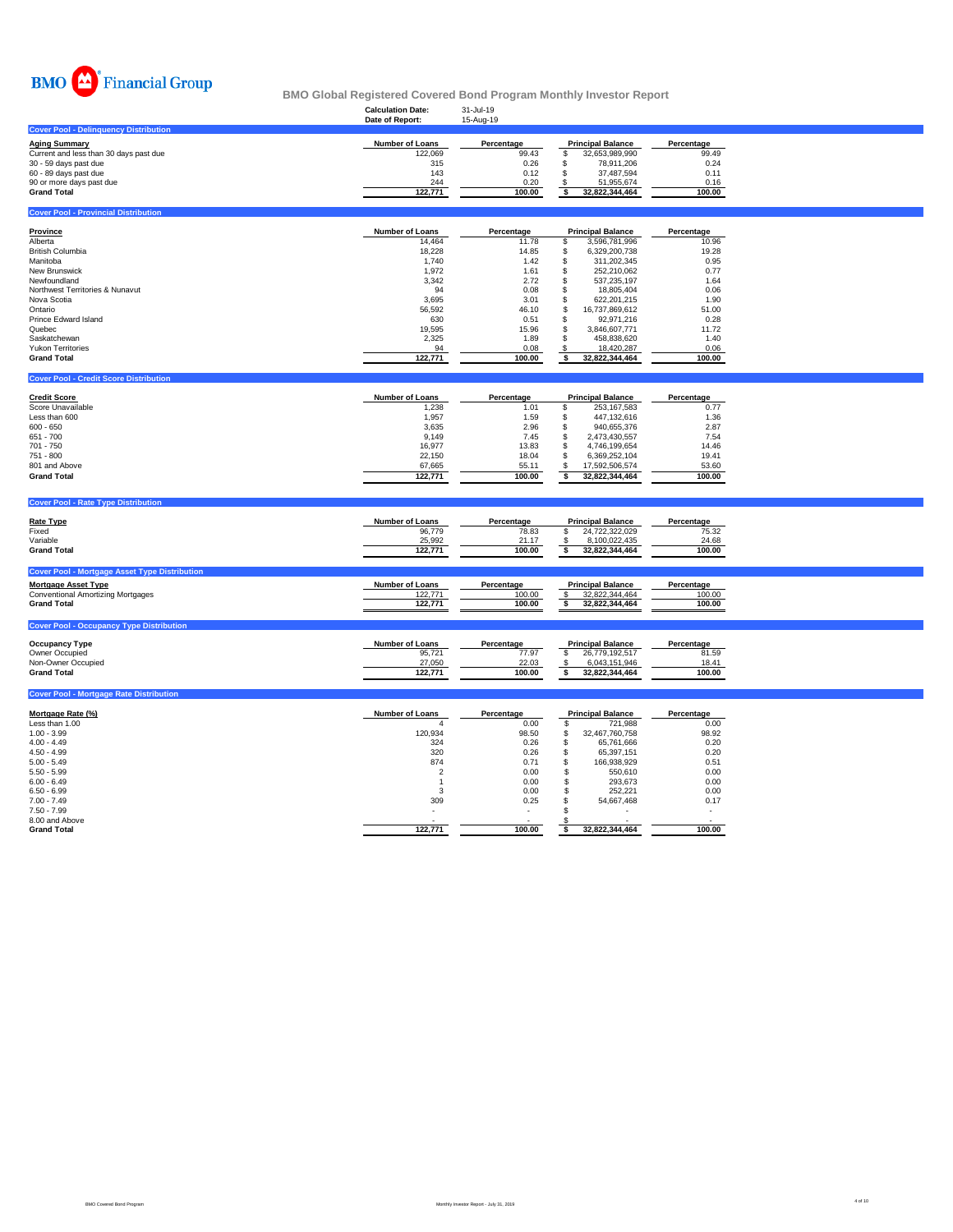

**Calculation Date:** 31-Jul-19 **Date of Report:** 15-Aug-19 **Cover Pool - Indexed LTV Distribution (1) Indexed LTV (%) Number of Loans Percentage Principal Balance Percentage** 20.00 and Below 12,562 10.23 \$ 1,066,558,193 3.25 20.01 - 25.00 4,805 3.91 \$ 799,685,615 2.44

| <b>Grand Total</b> | 122,771 | 100.00 |   | 32.822.344.464 | 100.00 |
|--------------------|---------|--------|---|----------------|--------|
| 80.01 and Above    |         |        |   |                |        |
| 75.01 - 80.00      | 9.826   | 8.00   |   | 3.484.118.650  | 10.62  |
| 70.01 - 75.00      | 10.163  | 8.28   |   | 3.471.026.938  | 10.58  |
| 65.01 - 70.00      | 10.759  | 8.76   |   | 3.441.714.900  | 10.49  |
| $60.01 - 65.00$    | 10.144  | 8.26   |   | 3.152.734.390  | 9.61   |
| $55.01 - 60.00$    | 10.169  | 8.28   |   | 2,941,699,557  | 8.96   |
| $50.01 - 55.00$    | 10.724  | 8.73   |   | 3.091.659.006  | 9.42   |
| $45.01 - 50.00$    | 10.309  | 8.40   | S | 2.920.759.873  | 8.90   |
| $40.01 - 45.00$    | 10.785  | 8.78   | S | 2.832.865.844  | 8.63   |
| $35.01 - 40.00$    | 9.243   | 7.53   |   | 2.454.342.159  | 7.48   |
| $30.01 - 35.00$    | 7,559   | 6.16   | S | 1,942,396,389  | 5.92   |
| 25.01 - 30.00      | 5.723   | 4.66   |   | 1.222.782.947  | 3.73   |
| 20.01 - 25.00      | 4.805   | 3.91   |   | 799.685.615    | 2.44   |

<sup>(1)</sup> Value as determined by adjusting, not less than quarterly, the Original Market Value utilizing the Indexation Methodology (see Appendix for details) for subsequent price developments.

| <b>Cover Pool - Remaining Term Distribution</b> |                 |            |                          |            |
|-------------------------------------------------|-----------------|------------|--------------------------|------------|
| <b>Months to Maturity</b>                       | Number of Loans | Percentage | <b>Principal Balance</b> | Percentage |
| Less than 12.00                                 | 18.780          | 15.30      | 4,478,910,593            | 13.65      |
| 12.00 - 23.99                                   | 26.132          | 21.29      | 6.356.498.178            | 19.37      |
| 24.00 - 35.99                                   | 28.612          | 23.31      | 7.211.190.482            | 21.97      |
| $36.00 - 47.99$                                 | 30.357          | 24.73      | 9.061.730.732            | 27.61      |
| $48.00 - 59.99$                                 | 17.902          | 14.58      | 5.472.841.231            | 16.67      |
| $60.00 - 71.99$                                 | 719             | 0.59       | 184.684.229              | 0.56       |
| 72.00 - 83.99                                   | 104             | 0.08       | 21.875.389               | 0.07       |
| 84.00 - 119.99                                  | 164             | 0.13       | 34.555.537               | 0.11       |
| 120,00 and above                                |                 | 0.00       | 58.093                   | 0.00       |
| <b>Grand Total</b>                              | 122.771         | 100.00     | 32,822,344,464           | 100.00     |

| <b>Remaining Principal Balance (C\$)</b> | <b>Number of Loans</b> | Percentage | <b>Principal Balance</b> | Percentage |  |  |
|------------------------------------------|------------------------|------------|--------------------------|------------|--|--|
| 99,999 and Below                         | 20,269                 | 16.51      | 1,246,856,049            | 3.80       |  |  |
| 100.000 - 199.999                        | 36.176                 | 29.47      | 5.470.004.489            | 16.67      |  |  |
| 200.000 - 299.999                        | 28.437                 | 23.16      | 7.004.750.867            | 21.34      |  |  |
| 300.000 - 399.999                        | 15,940                 | 12.98      | 5.500.446.274            | 16.76      |  |  |
| 400.000 - 499.999                        | 9,110                  | 7.42       | 4.064.124.870            | 12.38      |  |  |
| 500.000 - 599.999                        | 4,915                  | 4.00       | 2.677.711.341            | 8.16       |  |  |
| 600.000 - 699.999                        | 2,835                  | 2.31       | 1.830.947.531            | 5.58       |  |  |
| 700.000 - 799.999                        | 1,606                  | 1.31       | 1.198.562.105            | 3.65       |  |  |
| 800.000 - 899.999                        | 1,042                  | 0.85       | 882.709.190              | 2.69       |  |  |
| 900.000 - 999.999                        | 764                    | 0.62       | 723.712.070              | 2.20       |  |  |
| 1,000,000 - 1,499,999                    | 1,335                  | 1.09       | 1.586.172.886            | 4.83       |  |  |
| 1,500,000 - 2,000,000                    | 254                    | 0.21       | 431,100,713              | 1.31       |  |  |
| 2,000,000 - 3,000,000                    | 88                     | 0.07       | 205,246,079              | 0.63       |  |  |
| 3,000,000 and Above                      |                        | ۰          |                          |            |  |  |
|                                          | 122,771                | 100.00     | 32,822,344,464           | 100.00     |  |  |

| <b>Property Type</b> | <b>Number of Loans</b> | Percentage | <b>Principal Balance</b> | Percentage |
|----------------------|------------------------|------------|--------------------------|------------|
| Condominium          | 24.662                 | 20.09      | 5.119.732.254            | 15.60      |
| Multi-Residential    | 6,052                  | 4.93       | 1.536.168.844            | 4.68       |
| Single Family        | 82.513                 | 67.21      | 23.595.432.333           | 71.89      |
| Townhouse            | 9.544                  | 7.77       | 2.571.011.032            | 7.83       |
| <b>Grand Total</b>   | 122.771                | 100.00     | 32.822.344.464           | 100.00     |

*Note: Percentages and totals in the above tables may not add exactly due to rounding.*

|          |                 | <b>Aging Summary</b> |               |          |               |   |               |  |               |     |               |  |  |  |  |
|----------|-----------------|----------------------|---------------|----------|---------------|---|---------------|--|---------------|-----|---------------|--|--|--|--|
|          |                 |                      | Current and   |          |               |   |               |  |               |     |               |  |  |  |  |
|          |                 |                      | less than 30  | 30 to 59 |               |   | 60 to 89      |  | 90 or more    |     |               |  |  |  |  |
| Province | Indexed LTV (%) |                      | days past due |          | days past due |   | days past due |  | days past due |     | Total         |  |  |  |  |
| Alberta  | 20.00 and Below |                      | 72,045,392    |          | 131,455       |   |               |  | 31,246        | \$. | 72,208,093    |  |  |  |  |
|          | $20.01 - 25$    |                      | 56.160.664    |          | 229,160       |   | 123.506       |  | 309,529       |     | 56,822,858    |  |  |  |  |
|          | $25.01 - 30$    |                      | 73.186.474    |          | 382,107       |   |               |  | 53,331        |     | 73,621,911    |  |  |  |  |
|          | $30.01 - 35$    |                      | 96.772.530    |          | 454.041       |   | 248.015       |  | 637,091       |     | 98,111,677    |  |  |  |  |
|          | $35.01 - 40$    |                      | 141.479.301   |          | 2.186.242     |   | 236.004       |  | 541,319       |     | 144.442.865   |  |  |  |  |
|          | $40.01 - 45$    |                      | 178.070.262   |          | 280.164       |   |               |  | 931.738       |     | 179,282,164   |  |  |  |  |
|          | $45.01 - 50$    |                      | 202.010.873   |          | 1,763,423     |   |               |  | 629,350       |     | 204,403,645   |  |  |  |  |
|          | $50.01 - 55$    |                      | 304.003.620   |          | 1.414.806     |   | 464.278       |  | 2.478.920     |     | 308.361.624   |  |  |  |  |
|          | $55.01 - 60$    |                      | 392,888,070   |          | 1,004,920     |   | 890,762       |  | 691,924       |     | 395,475,677   |  |  |  |  |
|          | $60.01 - 65$    |                      | 385.260.212   |          | 918.004       |   | 1.150.644     |  | 717.518       |     | 388.046.378   |  |  |  |  |
|          | $65.01 - 70$    |                      | 444.284.579   |          | 1.880.262     |   | 124.391       |  | 1,599,008     |     | 447.888.239   |  |  |  |  |
|          | $70.01 - 75$    |                      | 643.607.132   |          | 2.089.902     |   | 310.133       |  | 1,306,945     |     | 647,314,113   |  |  |  |  |
|          | $75.01 - 80$    |                      | 579.333.288   |          | 736.293       | S | 397.016       |  | 336.155       |     | 580,802,752   |  |  |  |  |
|          | 80.01 and Above |                      |               |          |               |   |               |  |               |     |               |  |  |  |  |
|          |                 |                      | 3.569.102.396 |          | 13,470,778    |   | 3,944,749     |  | 10.264.073    |     | 3,596,781,996 |  |  |  |  |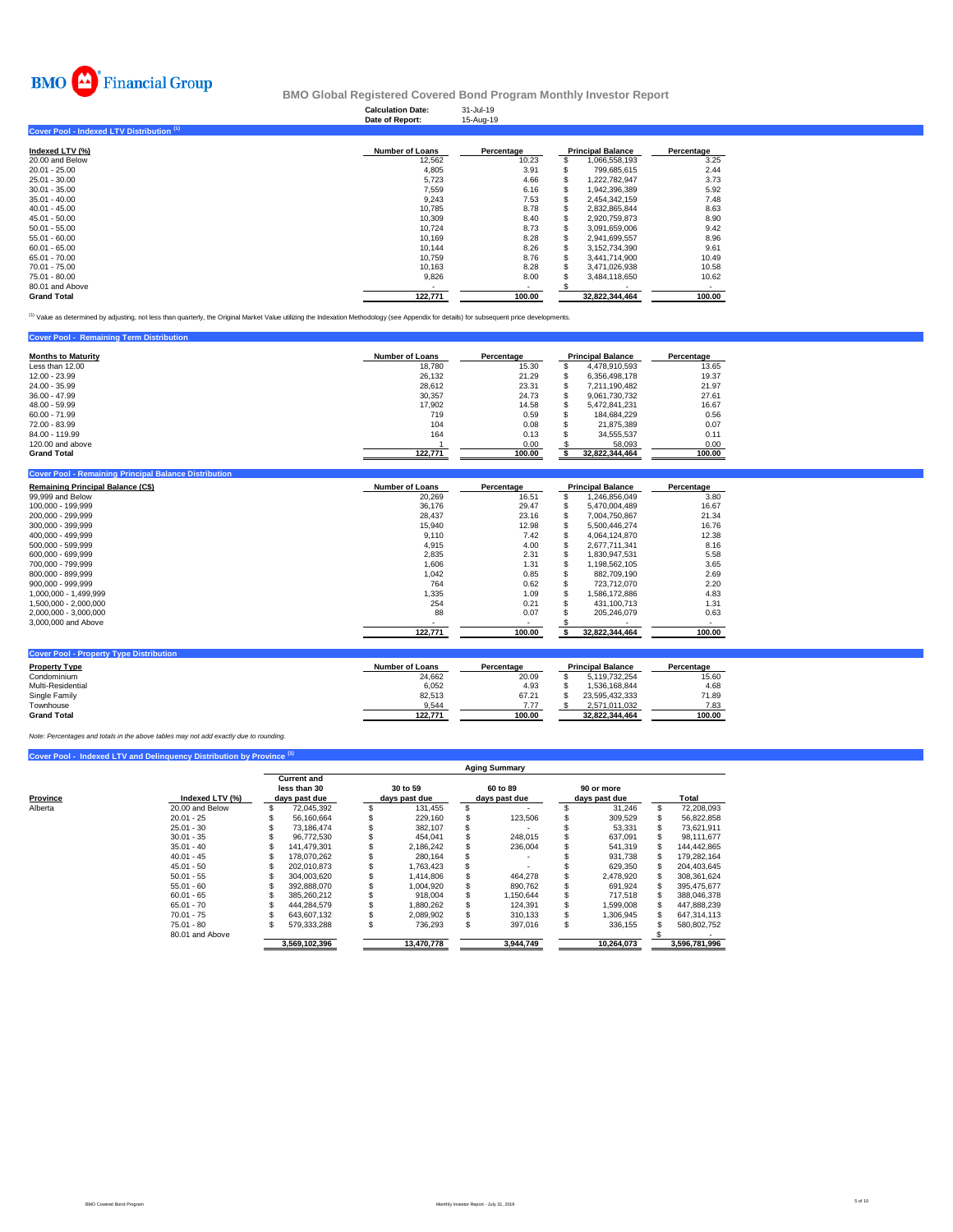

**Calculation Date:** 31-Jul-19 **Date of Report:** 15-Aug-19

|                  |                                 | <b>Aging Summary</b>                    |          |                           |          |                           |          |                             |          |                              |  |  |  |  |
|------------------|---------------------------------|-----------------------------------------|----------|---------------------------|----------|---------------------------|----------|-----------------------------|----------|------------------------------|--|--|--|--|
|                  |                                 | <b>Current and</b>                      |          |                           |          |                           |          |                             |          |                              |  |  |  |  |
| <u>Province</u>  | Indexed LTV (%)                 | less than 30<br>days past due           |          | 30 to 59<br>days past due |          | 60 to 89<br>days past due |          | 90 or more<br>days past due |          | <b>Total</b>                 |  |  |  |  |
| British Columbia | 20.00 and Below                 | \$<br>335,062,208                       | \$       | 569,965                   | \$       | 257,410                   | \$       | 2,484,450                   | \$       | 338,374,033                  |  |  |  |  |
|                  | $20.01 - 25$                    | \$<br>259,798,426                       | \$       | 508,407                   | \$       |                           | \$       |                             | \$       | 260,306,833                  |  |  |  |  |
|                  | $25.01 - 30$                    | \$<br>452,468,765                       | \$       | 1,491,469                 | \$       | 312,903                   | \$       | 349,355                     | \$       | 454,622,492                  |  |  |  |  |
|                  | $30.01 - 35$                    | \$<br>733,894,556                       | \$       | 4,535,044                 | \$       | 437,072                   | \$       | 1,746,715                   | \$       | 740,613,386                  |  |  |  |  |
|                  | $35.01 - 40$                    | \$<br>687,572,145                       | \$       | 3,204,444                 | \$       | 1,138,659                 | \$       | 2,758,471                   | \$       | 694,673,718                  |  |  |  |  |
|                  | $40.01 - 45$                    | \$<br>590,138,600                       | \$       | 702,655                   |          | 83,625                    | \$       | 247,568                     | \$       | 591, 172, 448                |  |  |  |  |
|                  | $45.01 - 50$                    | \$<br>491,131,512                       | \$       | 643,357                   | \$       | 850,548                   | \$       | 246,643                     | \$       | 492,872,059                  |  |  |  |  |
|                  | $50.01 - 55$                    | S<br>507, 347, 746                      | \$       | 545,704                   | \$       |                           | S        | 187,053                     | \$       | 508,080,502                  |  |  |  |  |
|                  | $55.01 - 60$                    | \$<br>422,529,918                       | \$       | 972,748                   | \$       |                           | \$       | 824,130                     | \$       | 424,326,797                  |  |  |  |  |
|                  | $60.01 - 65$<br>$65.01 - 70$    | \$<br>420,064,902                       | \$       | 437,370                   | \$       |                           | \$       |                             | \$       | 420,502,272                  |  |  |  |  |
|                  | $70.01 - 75$                    | \$<br>469,307,329<br>S<br>395, 341, 692 | \$<br>\$ | 526,550                   | \$<br>\$ | 168,398                   | \$<br>S  | 343,736<br>499,988          | \$<br>\$ | 470, 177, 614<br>396,010,077 |  |  |  |  |
|                  | $75.01 - 80$                    | \$<br>535,996,661                       | \$       | 837,674                   | \$       | 634,169                   | \$       |                             | \$       | 537,468,505                  |  |  |  |  |
|                  | 80.01 and Above                 |                                         |          |                           |          |                           |          |                             | S        |                              |  |  |  |  |
|                  |                                 | 6,300,654,458                           |          | 14,975,386                |          | 3,882,784                 |          | 9,688,108                   |          | 6,329,200,738                |  |  |  |  |
|                  |                                 |                                         |          |                           |          | <b>Aging Summary</b>      |          |                             |          |                              |  |  |  |  |
|                  |                                 | <b>Current and</b><br>less than 30      |          | 30 to 59                  |          | 60 to 89                  |          | 90 or more                  |          |                              |  |  |  |  |
| Province         | Indexed LTV (%)                 |                                         |          |                           |          |                           |          |                             |          | Total                        |  |  |  |  |
| Manitoba         | 20.00 and Below                 | days past due<br>\$<br>6,193,378        | \$       | days past due             | Ŝ        | days past due             | \$       | days past due<br>89,895     | \$       | 6,283,274                    |  |  |  |  |
|                  | $20.01 - 25$                    | 3,909,071<br>\$                         |          |                           |          |                           |          |                             | \$       | 3,909,071                    |  |  |  |  |
|                  | $25.01 - 30$                    | \$<br>5,358,838                         | \$       |                           | \$       |                           | \$       |                             | \$       | 5,358,838                    |  |  |  |  |
|                  | $30.01 - 35$                    | \$<br>7,806,852                         | \$       |                           | \$       |                           | \$       |                             | \$       | 7,806,852                    |  |  |  |  |
|                  | $35.01 - 40$                    | \$<br>8,563,359                         | \$       | 117,290                   | \$       |                           | \$       |                             | \$       | 8,680,649                    |  |  |  |  |
|                  | $40.01 - 45$                    | \$<br>14,310,025                        | \$       |                           | \$       |                           | \$       |                             | \$       | 14,310,025                   |  |  |  |  |
|                  | $45.01 - 50$                    | \$<br>22,191,594                        | \$       | 116,283                   | \$       |                           | \$       |                             | \$       | 22,307,876                   |  |  |  |  |
|                  | $50.01 - 55$                    | \$<br>22,946,241                        | \$       |                           | \$       |                           | \$       |                             | \$       | 22,946,241                   |  |  |  |  |
|                  | $55.01 - 60$                    | \$<br>26,626,108                        | \$       | 64,047                    | \$       |                           | \$       | 155,745                     | \$       | 26,845,901                   |  |  |  |  |
|                  | $60.01 - 65$                    | 28,979,115<br>\$                        | \$       |                           | \$       |                           | \$       |                             | \$       | 28,979,115                   |  |  |  |  |
|                  | $65.01 - 70$                    | \$<br>46,613,522                        | \$       | 283,634                   | \$       |                           | \$       | 156,260                     | \$       | 47,053,416                   |  |  |  |  |
|                  | $70.01 - 75$                    | \$<br>47,803,512                        | \$       | 209,918                   | \$       |                           | \$       | 303,496                     | \$       | 48,316,926                   |  |  |  |  |
|                  | 75.01 - 80                      | \$<br>68,404,159                        | \$       |                           | \$       |                           | \$       |                             | \$       | 68,404,159                   |  |  |  |  |
|                  | 80.01 and Above                 | 309,705,776                             |          | 791,172                   |          |                           |          | 705,396                     | S        | 311,202,345                  |  |  |  |  |
|                  |                                 |                                         |          |                           |          |                           |          |                             |          |                              |  |  |  |  |
|                  |                                 | <b>Current and</b>                      |          |                           |          | <b>Aging Summary</b>      |          |                             |          |                              |  |  |  |  |
|                  |                                 | less than 30                            |          | 30 to 59                  |          | 60 to 89                  |          | 90 or more                  |          |                              |  |  |  |  |
| <b>Province</b>  | Indexed LTV (%)                 | days past due                           |          | days past due             |          | days past due             |          | days past due               |          | <b>Total</b>                 |  |  |  |  |
| New Brunswick    | 20.00 and Below                 | \$<br>6,543,337                         | \$       |                           | \$       | 35,302                    | \$       | 21,086                      | \$       | 6,599,725                    |  |  |  |  |
|                  | $20.01 - 25$                    | \$<br>4,308,036                         | \$       | 118,143                   | \$       |                           | \$       |                             | \$       | 4,426,179                    |  |  |  |  |
|                  | $25.01 - 30$                    | \$<br>4,939,954                         | \$       |                           | \$       |                           | \$       | 81,305                      | \$       | 5,021,259                    |  |  |  |  |
|                  | $30.01 - 35$                    | \$<br>6,802,106                         |          |                           | \$       |                           | \$       | ٠                           | \$       | 6,802,106                    |  |  |  |  |
|                  | $35.01 - 40$                    | \$<br>17,090,410                        | \$       |                           | \$       |                           | \$       |                             | \$       | 17,090,410                   |  |  |  |  |
|                  | $40.01 - 45$                    | \$<br>24,310,534                        | \$       | 147,265                   | \$       | 623,804                   | S        | 154,587                     | \$       | 25,236,189                   |  |  |  |  |
|                  | $45.01 - 50$                    | \$<br>25,433,844                        | \$       | 113,949                   | \$       | 43,872                    | \$       | 173,719                     | \$       | 25,765,385                   |  |  |  |  |
|                  | $50.01 - 55$                    | \$<br>20,311,014                        | \$       | 233,494                   | \$       |                           | \$       | 106,389                     | \$       | 20,650,897                   |  |  |  |  |
|                  | $55.01 - 60$                    | 23,049,416<br>\$<br>\$<br>21,839,198    | \$<br>\$ | 219,060                   | \$<br>\$ |                           | \$<br>S  | 147,109                     | \$       | 23,268,476<br>22,068,284     |  |  |  |  |
|                  | $60.01 - 65$                    |                                         | \$       |                           |          | 81,977                    |          |                             | \$<br>\$ |                              |  |  |  |  |
|                  | $65.01 - 70$<br>$70.01 - 75$    | \$<br>29,571,942<br>\$<br>28,464,690    | \$       |                           | \$<br>\$ |                           | \$<br>\$ |                             | \$       | 29,571,942<br>28,464,690     |  |  |  |  |
|                  | $75.01 - 80$                    | 37, 172, 970<br>\$                      | \$       | 71,549                    | \$       |                           | \$       |                             | \$       | 37,244,519                   |  |  |  |  |
|                  | 80.01 and Above                 |                                         |          |                           |          |                           |          |                             |          |                              |  |  |  |  |
|                  |                                 | 249,837,451                             |          | 903,460                   |          | 784,955                   |          | 684,196                     |          | 252,210,062                  |  |  |  |  |
|                  |                                 | <b>Current and</b>                      |          |                           |          | <b>Aging Summary</b>      |          |                             |          |                              |  |  |  |  |
|                  |                                 | less than 30                            |          | 30 to 59                  |          | 60 to 89                  |          | 90 or more                  |          |                              |  |  |  |  |
| <b>Province</b>  | Indexed LTV (%)                 | days past due                           |          | days past due             |          | days past due             |          | days past due               |          | Total                        |  |  |  |  |
| Newfoundland     | 20.00 and Below                 | \$<br>8,898,636                         | \$       | 39,094                    | \$       | 37,127                    | \$       |                             | \$       | 8,974,856                    |  |  |  |  |
|                  | $20.01 - 25$                    | \$<br>7,204,123                         | \$       | $\overline{a}$            | \$       | 92,883                    | \$       |                             | \$       | 7,297,006                    |  |  |  |  |
|                  | $25.01 - 30$                    | \$<br>10,949,366                        | \$       |                           | \$       |                           | \$       |                             | \$       | 10,949,366                   |  |  |  |  |
|                  | $30.01 - 35$                    | \$<br>15,648,865                        | \$       | 250,268                   | \$       |                           | S        | 643,051                     | \$       | 16,542,184                   |  |  |  |  |
|                  | $35.01 - 40$                    | \$<br>26,737,137                        | \$       | 47,527                    | \$       |                           | \$       | 167,189                     | \$       | 26,951,852                   |  |  |  |  |
|                  |                                 |                                         | \$       | 958,515                   | \$       | 477,138                   | \$       | 1,092,445                   | \$       | 62,978,497                   |  |  |  |  |
|                  | $40.01 - 45$                    | \$<br>60,450,400                        |          |                           |          |                           |          |                             |          |                              |  |  |  |  |
|                  | $45.01 - 50$                    | \$<br>71,006,587                        | \$       | 2,013,063                 | \$       | 869,200                   | \$       | 1,707,167                   | \$       | 75,596,016                   |  |  |  |  |
|                  | $50.01 - 55$                    | \$<br>61,347,758                        | \$       | 1,435,980                 | \$       |                           | \$       | 427,738                     | \$       | 63,211,476                   |  |  |  |  |
|                  | $55.01 - 60$                    | \$<br>54,292,931                        | \$       | 397,567                   | \$       | 129,846                   | \$       | 126,755                     | \$       | 54,947,098                   |  |  |  |  |
|                  | $60.01 - 65$                    | \$<br>46,916,359                        | \$       |                           | \$       |                           | S        | 114,125                     | \$       | 47,030,484                   |  |  |  |  |
|                  | $65.01 - 70$                    | \$<br>48,305,416                        | \$       | 106,135                   | \$       | 44,501                    | \$       | 536,200                     | \$       | 48,992,252                   |  |  |  |  |
|                  | $70.01 - 75$                    | 50,200,391<br>\$                        | \$       |                           | \$       |                           | \$       | 486,887                     | \$       | 50,687,277                   |  |  |  |  |
|                  | $75.01 - 80$<br>80.01 and Above | \$<br>62,691,154                        | \$       |                           | Ŝ        | 385,678                   | \$       |                             | \$<br>\$ | 63,076,832                   |  |  |  |  |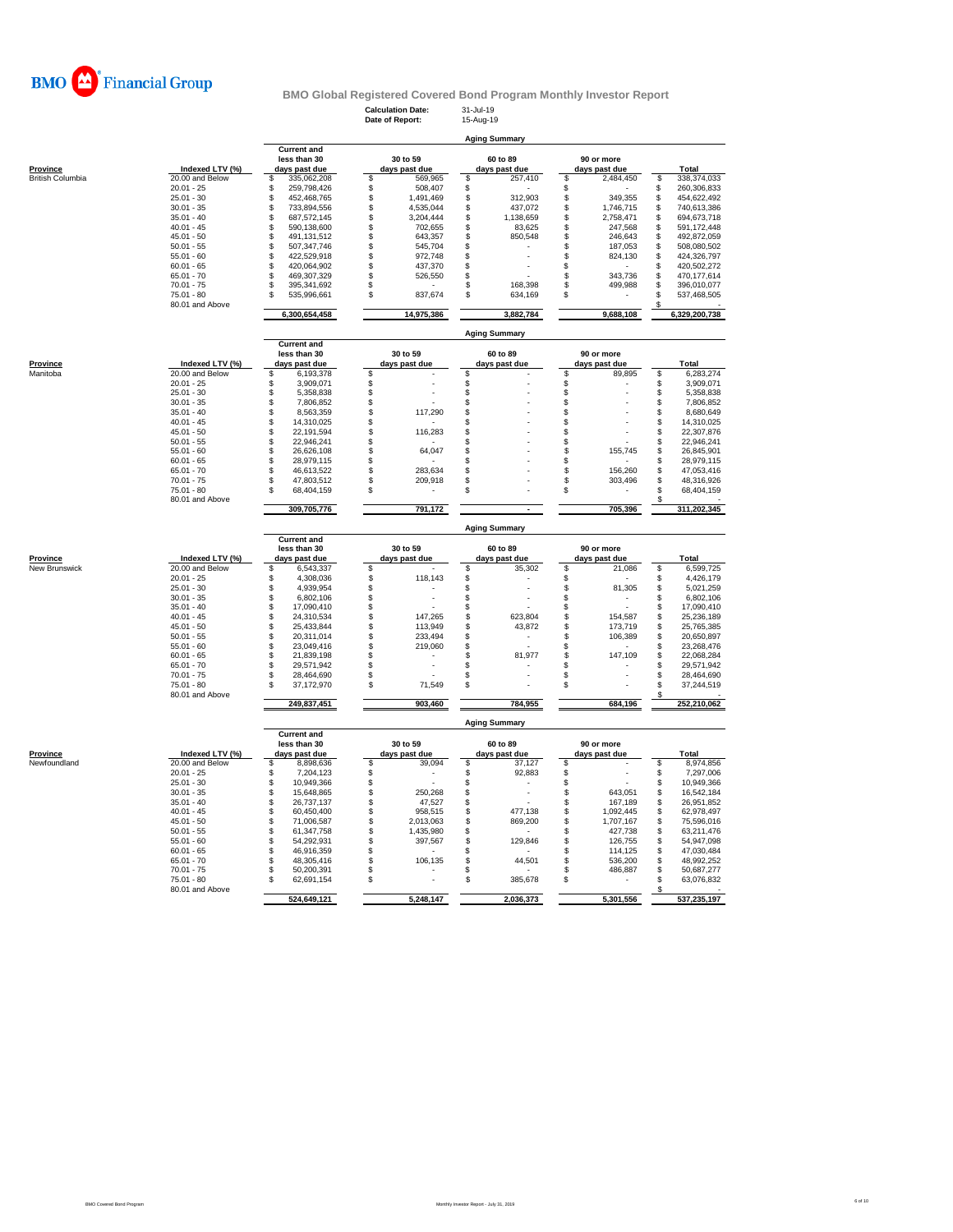

|                                |                                    |                                                     | <b>Calculation Date:</b><br>Date of Report: | 31-Jul-19<br>15-Aug-19<br>Aging Summary |                             |                                          |
|--------------------------------|------------------------------------|-----------------------------------------------------|---------------------------------------------|-----------------------------------------|-----------------------------|------------------------------------------|
| Province                       | Indexed LTV (%)                    | <b>Current and</b><br>less than 30<br>days past due | 30 to 59<br>days past due                   | 60 to 89<br>days past due               | 90 or more<br>days past due | Total                                    |
| Northwest Territories          | 20.00 and Below                    | \$<br>1,164,166                                     | \$<br>36,053                                | \$                                      | \$                          | \$<br>1,200,218                          |
|                                | $20.01 - 25$                       | \$.<br>970,690                                      | \$                                          | \$                                      | \$                          | S<br>970,690                             |
|                                | $25.01 - 30$                       | \$<br>345,121                                       | \$                                          | \$                                      | \$                          | \$<br>345,121                            |
|                                | $30.01 - 35$                       | \$<br>1,400,019                                     | \$                                          | \$                                      | \$                          | \$<br>1,400,019                          |
|                                | $35.01 - 40$                       | \$<br>2,642,596                                     | \$                                          | \$                                      | \$                          | \$<br>2,642,596                          |
|                                | $40.01 - 45$                       | \$<br>1,913,339                                     | \$                                          | \$                                      | \$                          | \$<br>1,913,339                          |
|                                | $45.01 - 50$                       | \$<br>1,978,877                                     | \$                                          | \$                                      | \$                          | S<br>1,978,877                           |
|                                | $50.01 - 55$                       | 2,141,890<br>\$                                     | \$                                          | \$                                      | \$                          | \$<br>2,141,890                          |
|                                | $55.01 - 60$<br>$60.01 - 65$       | \$<br>1,293,593<br>\$<br>289,234                    | \$<br>\$                                    | \$<br>\$                                | \$<br>\$                    | \$<br>1,293,593<br>\$<br>289,234         |
|                                | $65.01 - 70$                       | \$<br>2,355,761                                     | \$                                          | \$                                      | \$                          | \$<br>2,355,761                          |
|                                | $70.01 - 75$                       | \$<br>1,385,298                                     | \$                                          | \$                                      | \$                          | \$<br>1,385,298                          |
|                                | $75.01 - 80$                       | \$<br>888,767                                       | \$                                          | \$                                      | \$                          | 888,767<br>S                             |
|                                | 80.01 and Above                    | 18,769,351<br>\$                                    | \$<br>36,053                                | \$                                      | s                           | \$<br>18,805,404<br>\$                   |
|                                |                                    |                                                     |                                             | <b>Aging Summary</b>                    |                             |                                          |
|                                |                                    | <b>Current and</b>                                  |                                             |                                         |                             |                                          |
|                                |                                    | less than 30                                        | 30 to 59                                    | 60 to 89                                | 90 or more                  |                                          |
| <b>Province</b><br>Nova Scotia | Indexed LTV (%)<br>20.00 and Below | days past due<br>\$<br>12,495,794                   | days past due<br>\$                         | days past due<br>Ŝ                      | days past due<br>\$         | Total<br>\$<br>12,495,794                |
|                                | $20.01 - 25$                       | \$                                                  |                                             |                                         |                             |                                          |
|                                | $25.01 - 30$                       | 9,482,174<br>\$<br>8,897,610                        | \$<br>57,317<br>\$                          | \$<br>\$                                | \$<br>23,180<br>\$          | \$<br>9,562,672<br>\$<br>8,897,610       |
|                                | $30.01 - 35$                       | 14,735,746<br>\$                                    | \$                                          | \$                                      | \$<br>73,481                | 14,809,227<br>\$                         |
|                                | $35.01 - 40$                       | \$<br>22.458.895                                    | \$<br>334,183                               | \$                                      | \$<br>589,620               | \$<br>23,382,698                         |
|                                | $40.01 - 45$                       | \$<br>38,900,532                                    | \$<br>230,014                               | \$<br>37,070                            | \$<br>123,087               | \$<br>39,290,704                         |
|                                | $45.01 - 50$                       | \$<br>39, 353, 362                                  | \$<br>45,923                                | \$                                      | \$                          | \$<br>39,399,285                         |
|                                | $50.01 - 55$                       | \$<br>61,397,633                                    | \$<br>270,356                               | \$                                      | \$<br>102.173               | \$<br>61,770,161                         |
|                                | $55.01 - 60$                       | \$<br>77,802,820                                    | \$<br>1,281,662                             | \$                                      | \$<br>437,316               | \$<br>79,521,798                         |
|                                | $60.01 - 65$                       | S<br>87,911,497                                     | \$<br>188,737                               | \$<br>451,346                           | \$                          | \$<br>88,551,579                         |
|                                | $65.01 - 70$                       | \$<br>98,647,261                                    | \$                                          | S                                       | \$                          | \$<br>98,647,261                         |
|                                | $70.01 - 75$                       | \$<br>75,686,866                                    | \$                                          | \$                                      | \$                          | \$<br>75,686,866                         |
|                                | $75.01 - 80$                       | \$<br>70,185,561                                    | \$                                          | \$                                      | \$                          | \$<br>70,185,561                         |
|                                | 80.01 and Above                    | 617,955,751                                         | 2,408,191                                   | 488,415                                 | 1.348.857                   | S<br>622,201,215                         |
|                                |                                    |                                                     |                                             | <b>Aging Summary</b>                    |                             |                                          |
|                                |                                    | <b>Current and</b><br>less than 30                  | 30 to 59                                    | 60 to 89                                | 90 or more                  |                                          |
|                                |                                    |                                                     | days past due                               | days past due                           | days past due               | <b>Total</b>                             |
|                                |                                    |                                                     |                                             |                                         |                             |                                          |
| Province<br>Nunavut            | Indexed LTV (%)<br>20.00 and Below | days past due<br>\$                                 | \$                                          | S                                       | \$                          | Ś                                        |
|                                | $20.01 - 25$                       | \$                                                  | \$                                          |                                         |                             | s                                        |
|                                | 25.01 - 30                         | \$                                                  | $\ddot{\$}$                                 | \$                                      | \$                          | s                                        |
|                                | $30.01 - 35$                       | \$                                                  | \$                                          | \$                                      | \$                          | Ś                                        |
|                                | $35.01 - 40$                       | \$                                                  | \$                                          | \$                                      | \$                          | Ś                                        |
|                                | $40.01 - 45$                       | \$                                                  | \$                                          | \$                                      | \$                          | s                                        |
|                                | $45.01 - 50$                       | \$                                                  | \$                                          | \$                                      | \$                          | Ś                                        |
|                                | $50.01 - 55$                       | \$                                                  | \$                                          | \$                                      | \$                          | Ś                                        |
|                                | $55.01 - 60$                       | \$                                                  | \$                                          | \$                                      | \$                          | s                                        |
|                                | $60.01 - 65$                       | \$<br>\$.                                           | \$<br>\$.                                   | \$                                      | \$                          | s<br>\$.                                 |
|                                | $65.01 - 70$                       | \$                                                  |                                             | \$<br>\$                                | \$<br>\$                    | s                                        |
|                                | $70.01 - 75$<br>$75.01 - 80$       | \$                                                  | \$<br>\$                                    | \$                                      | \$                          | Ś                                        |
|                                | 80.01 and Above                    | \$.                                                 | \$                                          | \$                                      | \$                          | s                                        |
|                                |                                    | s                                                   | \$                                          | \$                                      | S                           | s                                        |
|                                |                                    |                                                     |                                             | <b>Aging Summary</b>                    |                             |                                          |
|                                |                                    | <b>Current and</b><br>less than 30                  | 30 to 59                                    | 60 to 89                                | 90 or more                  |                                          |
| Province                       | Indexed LTV (%)                    | days past due                                       | days past due                               | days past due                           | days past due               | Total                                    |
| Ontario                        | 20.00 and Below                    | \$<br>518,815,616                                   | \$<br>262,468                               | \$<br>443,684                           | \$<br>552,986               | 520,074,754<br>\$                        |
|                                | $20.01 - 25$                       | 384,891,568<br>\$                                   | \$<br>408,773                               | 470.908<br>\$                           | 149,505<br>\$               | \$<br>385,920,755                        |
|                                | $25.01 - 30$<br>$30.01 - 35$       | \$<br>573,628,744<br>\$.                            | \$<br>232,329                               | \$<br>162,468                           | \$<br>261,060               | \$<br>574,284,601                        |
|                                | $35.01 - 40$                       | 925,526,062<br>\$<br>1,336,372,454                  | \$<br>572,627<br>S<br>3,920,136             | \$<br>585,086<br>\$<br>948,449          | \$<br>421,680<br>373,798    | \$<br>927,105,454<br>\$<br>1,341,614,837 |
|                                | $40.01 - 45$                       | S<br>1,590,005,925                                  | \$<br>3,344,703                             | \$<br>2,113,967                         | \$<br>\$<br>1,046,957       | S<br>1,596,511,552                       |
|                                | $45.01 - 50$                       | 1.658.262.673<br>S                                  | \$<br>2,782,063                             | 3,317,445<br>\$                         | \$<br>839,985               | \$<br>1,665,202,166                      |
|                                | $50.01 - 55$                       | 1,602,116,399<br>S                                  | \$<br>2,692,455                             | \$<br>375,067                           | 1,957,369<br>\$             | 1,607,141,290<br>\$                      |
|                                | $55.01 - 60$                       | 1,429,432,178<br>S                                  | \$<br>2,280,095                             | \$<br>1,160,170                         | \$<br>1,692,550             | \$<br>1,434,564,993                      |
|                                | $60.01 - 65$                       | \$<br>1,588,087,504                                 | \$<br>2,949,519                             | \$<br>1,447,887                         | \$<br>981,828               | \$<br>1,593,466,737                      |
|                                | $65.01 - 70$                       | \$<br>1,658,587,901                                 | \$<br>2,383,054                             | \$<br>735,244                           | \$<br>1,524,340             | \$<br>1,663,230,538                      |
|                                | $70.01 - 75$                       | 1,642,851,391<br>\$                                 | \$<br>397,284                               | \$<br>709.423                           | 653,343<br>\$               | \$<br>1,644,611,440                      |
|                                | $75.01 - 80$                       | 1,779,771,410<br>S                                  | \$<br>2,080,644                             | 2,288,442<br>S                          | S                           | 1,784,140,496<br>\$                      |
|                                | 80.01 and Above                    |                                                     |                                             |                                         |                             |                                          |
|                                |                                    | 16,688,349,823                                      | 24,306,148                                  | 14,758,240                              | 10,455,401                  | 16,737,869,612                           |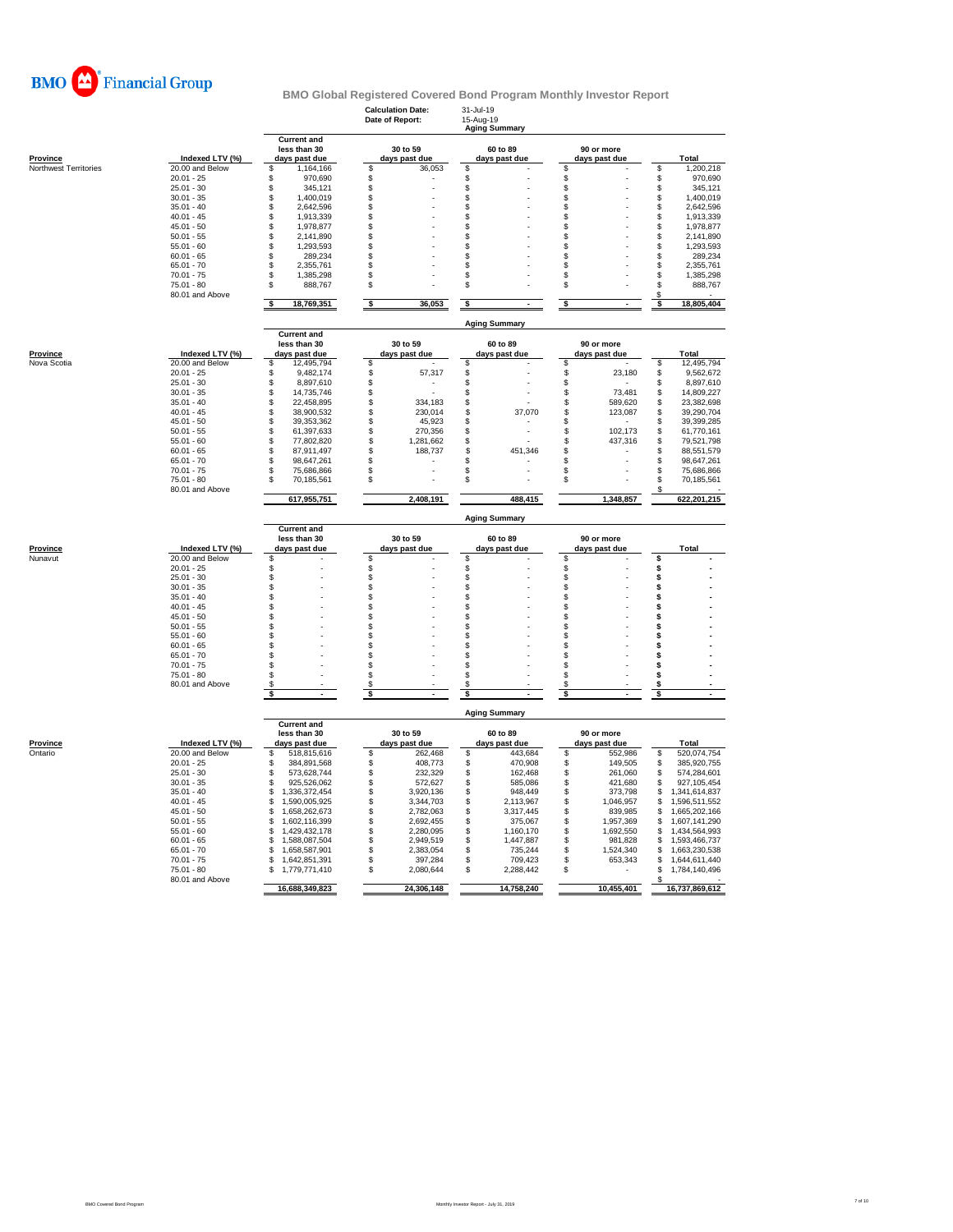

|                      |                                 |                                                     | <b>Calculation Date:</b><br>Date of Report: |                           | 31-Jul-19<br>15-Aug-19<br>Aging Summary |                           |          |                             |          |                          |
|----------------------|---------------------------------|-----------------------------------------------------|---------------------------------------------|---------------------------|-----------------------------------------|---------------------------|----------|-----------------------------|----------|--------------------------|
| <b>Province</b>      | Indexed LTV (%)                 | <b>Current and</b><br>less than 30<br>days past due |                                             | 30 to 59<br>days past due |                                         | 60 to 89<br>days past due |          | 90 or more<br>days past due |          | Total                    |
| Prince Edward Island | 20,00 and Below                 | \$<br>2,343,747                                     | \$                                          |                           | S                                       |                           | S        |                             | \$       | 2,343,747                |
|                      | $20.01 - 25$                    | \$<br>917,934                                       | \$                                          |                           | \$                                      |                           | \$       |                             | \$       | 917,934                  |
|                      | $25.01 - 30$                    | \$<br>2,282,257                                     | \$                                          |                           | \$                                      |                           | \$       |                             | \$       | 2,282,257                |
|                      | $30.01 - 35$                    | \$<br>3,226,168                                     | \$                                          |                           | \$                                      |                           | s        |                             | S        | 3,226,168                |
|                      | $35.01 - 40$                    | \$<br>5,166,143                                     | \$                                          |                           | S                                       |                           | S        |                             | \$       | 5,166,143                |
|                      | $40.01 - 45$                    | \$<br>9,076,388                                     | \$                                          | 184,288                   | S                                       |                           | S        |                             | \$       | 9,260,675                |
|                      | $45.01 - 50$                    | \$<br>6,517,601                                     | \$                                          |                           | S                                       |                           | \$.      |                             | \$       | 6,517,601                |
|                      | $50.01 - 55$                    | \$<br>5,174,822                                     | \$                                          |                           | \$                                      |                           | S        |                             | \$       | 5,174,822                |
|                      | $55.01 - 60$                    | \$<br>8,370,265                                     | \$                                          |                           | S                                       |                           | \$       |                             | \$       | 8,370,265                |
|                      | $60.01 - 65$                    | \$<br>8,561,642                                     | \$                                          |                           | \$.                                     |                           | \$.      |                             | \$       | 8,561,642                |
|                      | $65.01 - 70$                    | \$<br>11,227,900                                    | \$                                          |                           | S                                       |                           | S        |                             | \$       | 11,227,900               |
|                      | $70.01 - 75$                    | \$<br>13, 184, 735                                  | \$                                          |                           | S                                       |                           | S        |                             | \$       | 13, 184, 735             |
|                      | $75.01 - 80$<br>80.01 and Above | \$<br>16,737,325                                    | \$                                          |                           | S                                       |                           | \$       |                             | \$<br>\$ | 16,737,325               |
|                      |                                 | 92,786,929                                          |                                             | 184,288                   |                                         |                           |          | $\blacksquare$              |          | 92,971,216               |
|                      |                                 | <b>Current and</b>                                  |                                             |                           |                                         | <b>Aging Summary</b>      |          |                             |          |                          |
| <b>Province</b>      | Indexed LTV (%)                 | less than 30<br>days past due                       |                                             | 30 to 59<br>days past due |                                         | 60 to 89<br>days past due |          | 90 or more<br>days past due |          | Total                    |
| Quebec               | 20.00 and Below                 | \$<br>83,961,954                                    | \$                                          | 253,409                   | \$                                      | 104,873                   | \$       | 126,549                     | \$       | 84,446,785               |
|                      | $20.01 - 25$                    | \$<br>58,180,778                                    | \$                                          | 294,768                   | \$                                      | 177,199                   | \$       | 133,660                     | \$       | 58,786,405               |
|                      | $25.01 - 30$                    | \$<br>73,774,320                                    | \$                                          |                           | S                                       | 179,497                   | \$       | 143,887                     | \$       | 74,097,703               |
|                      | $30.01 - 35$                    | \$<br>106,497,771                                   | \$                                          | 1,028,767                 | \$                                      |                           | \$       | 49,391                      | \$       | 107,575,929              |
|                      | $35.01 - 40$                    | $\hat{\mathbb{S}}$<br>147,388,614                   | \$                                          | 313,122                   | \$                                      | 249,774                   | \$       | 182,608                     | \$       | 148, 134, 117            |
|                      | $40.01 - 45$                    | S<br>243,268,793                                    | \$                                          | 1,089,797                 | \$                                      | 1,478,182                 | \$       | 589,900                     | \$       | 246,426,672              |
|                      | $45.01 - 50$                    | \$<br>331,310,826                                   | \$                                          | 2,289,382                 | \$                                      | 1,036,999                 | \$       | 1,533,728                   | \$       | 336,170,935              |
|                      | $50.01 - 55$                    | \$<br>436,572,141                                   | $\overline{\mathbb{S}}$                     | 1,529,756                 | \$                                      | 732,040                   | \$.      | 2,189,541                   | \$       | 441,023,477              |
|                      | $55.01 - 60$                    | S<br>444,471,919                                    | S                                           | 1,625,532                 | \$                                      | 2,349,157                 | \$       | 2,001,021                   | \$       | 450,447,630              |
|                      | $60.01 - 65$                    | \$<br>507,838,761                                   | \$                                          | 2,075,322                 | \$                                      | 1,412,283                 | \$       | 1,960,886                   | \$       | 513,287,253              |
|                      | $65.01 - 70$                    | \$<br>574,501,152                                   | S                                           | 3.613.797                 | \$                                      | 1,941,772                 | \$.      | 991,926                     | \$       | 581,048,647              |
|                      | $70.01 - 75$                    | 526,937,293<br>S                                    | \$                                          | 1,690,528                 | \$                                      | 754,249                   | \$       | 785,565                     | \$       | 530, 167, 635            |
|                      | $75.01 - 80$<br>80.01 and Above | \$<br>272,837,036                                   | \$                                          | 245,559                   | \$                                      | 362,970                   | \$       | 1,549,016                   | \$<br>£. | 274,994,581              |
|                      |                                 | 3,807,541,359                                       |                                             | 16,049,739                |                                         | 10,778,994                |          | 12,237,679                  |          | 3,846,607,771            |
|                      |                                 | <b>Current and</b>                                  |                                             |                           |                                         | <b>Aging Summary</b>      |          |                             |          |                          |
|                      |                                 | less than 30                                        |                                             | 30 to 59                  |                                         | 60 to 89                  |          | 90 or more                  |          |                          |
| <b>Province</b>      | Indexed LTV (%)                 | days past due                                       |                                             | days past due             |                                         | days past due             |          | days past due               |          | Total                    |
| Saskatchewan         | 20.00 and Below                 | \$<br>12,634,263                                    | \$                                          |                           | S                                       |                           | S        |                             | \$       | 12,634,263               |
|                      | $20.01 - 25$                    | \$<br>9,314,745                                     | \$                                          |                           | S                                       |                           | \$       |                             | S        | 9,314,745                |
|                      | $25.01 - 30$                    | \$<br>11,479,126                                    | \$                                          |                           | \$                                      |                           | \$.      |                             | \$       | 11,479,126               |
|                      | $30.01 - 35$                    | \$<br>17,035,980                                    | \$                                          |                           | \$                                      | 50,922                    | \$       |                             | \$       | 17,086,903               |
|                      | $35.01 - 40$                    | \$<br>38,945,397                                    | \$                                          | 109,351                   | \$                                      | 254,311                   | \$<br>\$ | 253,488                     | \$       | 39,562,547               |
|                      | $40.01 - 45$<br>$45.01 - 50$    | \$<br>64,710,586<br>\$<br>48,311,428                | \$<br>\$                                    |                           | S<br>\$                                 |                           | \$.      | 198.915                     | \$       | 64,710,586<br>48,510,343 |
|                      | $50.01 - 55$                    | \$<br>49,145,910                                    | \$                                          | 245,081                   | \$                                      | 291,261                   | S        | 122,151                     | \$<br>\$ | 49,804,404               |
|                      | $55.01 - 60$                    | \$<br>39,907,565                                    | \$                                          |                           | S                                       |                           | S        |                             | \$       | 39,907,565               |
|                      | $60.01 - 65$                    | \$<br>41,382,557                                    | \$                                          |                           | S                                       | 216,589                   | \$       |                             | \$       | 41,599,146               |
|                      | $65.01 - 70$                    | \$<br>39,468,437                                    | \$                                          | 183,412                   | S                                       |                           | S        | 480,682                     | S        | 40,132,531               |
|                      | $70.01 - 75$                    | \$<br>34,232,532                                    | \$                                          |                           | S                                       |                           | S        |                             | \$       | 34,232,532               |
|                      | $75.01 - 80$                    | \$<br>49,863,929                                    | \$                                          |                           | \$                                      |                           | \$       |                             | \$       | 49,863,929               |
|                      | 80.01 and Above                 | 456,432,457                                         |                                             | 537.844                   |                                         | 813,084                   |          | 1.055.235                   |          | 458.838.620              |
|                      |                                 |                                                     |                                             |                           |                                         | <b>Aging Summary</b>      |          |                             |          |                          |
|                      |                                 | <b>Current and</b><br>less than 30                  |                                             | 30 to 59                  |                                         | 60 to 89                  |          | 90 or more                  |          |                          |
| Province             | Indexed LTV (%)                 | days past due                                       |                                             | days past due             |                                         | days past due             |          | days past due               |          | Total                    |
| Yukon Territories    | 20.00 and Below                 | \$<br>922,650                                       | \$                                          |                           | \$                                      |                           | \$       |                             | \$       | 922,650                  |
|                      | $20.01 - 25$                    | 1,450,467<br>\$                                     | \$                                          |                           | \$                                      |                           | \$       |                             | \$       | 1,450,467                |
|                      | $25.01 - 30$                    | \$<br>1,822,661                                     | \$                                          |                           | \$                                      |                           | \$       |                             | \$       | 1,822,661                |
|                      | $30.01 - 35$                    | \$<br>1,316,484                                     | \$                                          |                           | \$                                      |                           | \$       |                             | \$       | 1,316,484                |
|                      | $35.01 - 40$                    | \$<br>1,999,726                                     | \$                                          |                           | \$.                                     |                           | \$.      |                             | \$       | 1,999,726                |
|                      | $40.01 - 45$                    | \$<br>1,772,994                                     | \$                                          |                           | S                                       |                           | \$       |                             | \$       | 1,772,994                |
|                      | $45.01 - 50$                    | \$<br>1,820,514                                     | \$                                          |                           | \$                                      |                           | \$       | 215,172                     | \$       | 2,035,686                |
|                      | $50.01 - 55$                    | \$<br>1,352,220                                     | \$                                          |                           | \$                                      |                           | \$.      |                             | \$       | 1,352,220                |
|                      | $55.01 - 60$                    | \$<br>2,729,763                                     | \$                                          |                           | S                                       |                           | S        |                             | \$       | 2,729,763                |
|                      | $60.01 - 65$                    | \$<br>352,266                                       | \$                                          |                           | \$                                      |                           | \$       |                             | \$       | 352,266                  |
|                      | $65.01 - 70$                    | \$<br>1,388,799                                     | \$                                          |                           | \$.                                     |                           | £.       |                             | \$       | 1,388,799                |
|                      | $70.01 - 75$                    | \$<br>965,347                                       | \$                                          |                           | S                                       |                           | S        |                             | \$       | 965,347                  |
|                      | 75.01 - 80                      | \$<br>311,224                                       | \$                                          |                           | \$                                      |                           | \$       |                             | \$       | 311,224                  |
|                      | 80.01 and Above                 | \$<br>18,205,115<br>-S                              | £.<br>\$                                    |                           | S<br>\$                                 |                           | S<br>\$  | 215,172                     | S<br>s   | 18,420,287               |
|                      |                                 |                                                     |                                             |                           |                                         |                           |          |                             |          |                          |

<sup>(1)</sup> Value as determined by adjusting, not less than quarterly, the Original Market Value utilizing the Indexation Methodology (see Appendix for details) for subsequent price developments.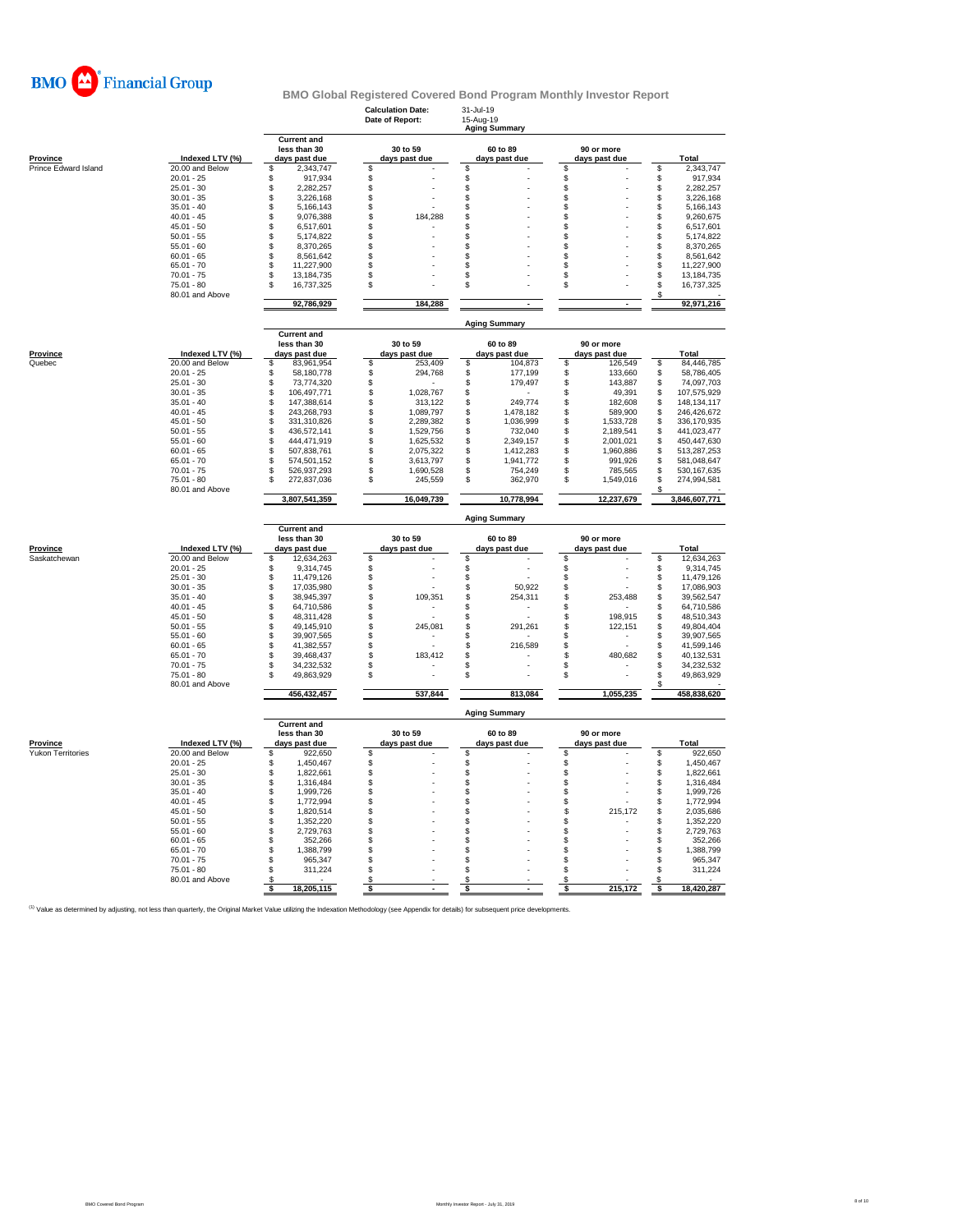

**Calculation Date:** 31-Jul-19 **Date of Report:** 15-Aug-19

**Cover Pool - Current LTV Distribution by Credit Score (1)** 

|                 |                          |             |             | <b>Credit Scores</b> |               |               |                |                |
|-----------------|--------------------------|-------------|-------------|----------------------|---------------|---------------|----------------|----------------|
| Indexed LTV (%) | <b>Score Unavailable</b> | $600$       | 600 - 650   | 651 - 700            | 701 - 750     | 751 - 800     | >800           | Total          |
| 20,00 and Below | 17,863,948               | 10.278.326  | 18.058.572  | 43.914.861           | 107.119.226   | 139.597.547   | 729.725.714    | 066.558.193    |
| $20.01 - 25$    | 12.733.124               | 8.467.676   | 13.751.314  | 31.212.393           | 94,830,303    | 125,398,200   | 513,292,605    | 799.685.615    |
| $25.01 - 30$    | 8.740.231                | 9.580.213   | 26.278.272  | 61.747.959           | 154.091.891   | 210,633,903   | 751.710.479    | 1.222.782.947  |
| $30.01 - 35$    | 11.616.339               | 28,128,937  | 48,103,240  | 126.465.909          | 263,029,070   | 361,705,854   | 1,103,347,040  | 1,942,396,389  |
| $35.01 - 40$    | 11,290,226               | 33,623,467  | 76.016.615  | 160.625.629          | 340,753,964   | 446,063,803   | 1,385,968,456  | 2,454,342,159  |
| $40.01 - 45$    | 9.662.250                | 46.897.115  | 88.785.515  | 214.914.693          | 397.533.386   | 528.753.168   | 1.546.319.718  | 2.832.865.844  |
| $45.01 - 50$    | 11.641.967               | 46.567.054  | 84,395,812  | 221.814.455          | 416.015.077   | 567, 558, 457 | 1.572.767.052  | 2,920,759,873  |
| $50.01 - 55$    | 24.859.141               | 51.598.252  | 100.123.033 | 242.460.545          | 434.352.273   | 607.346.378   | 1.630.919.385  | 3.091.659.006  |
| $55.01 - 60$    | 27.330.752               | 48,343,223  | 92.167.777  | 252.915.678          | 419,932,777   | 570.990.944   | 1,530,018,407  | 2,941,699,557  |
| $60.01 - 65$    | 53.480.213               | 48.921.265  | 95.491.307  | 287.532.940          | 448.368.242   | 607.673.058   | 1.611.267.366  | 3.152.734.390  |
| $65.01 - 70$    | 44.199.024               | 53.884.201  | 115,776,316 | 281.558.894          | 534.517.268   | 675,395,002   | 1,736,384,194  | 3.441.714.900  |
| $70.01 - 75$    | 16.418.908               | 31.523.801  | 101.371.729 | 296.934.398          | 538.942.464   | 750.760.505   | 1.735.075.133  | 3.471.026.938  |
| $75.01 - 80$    | 3,331,460                | 29.319.085  | 80,335,876  | 251,332,203          | 596,713,714   | 777.375.286   | 1.745.711.026  | 3.484.118.650  |
| 80.01 and Above |                          |             |             |                      |               |               |                |                |
|                 | 253.167.583              | 447.132.616 | 940.655.376 | 2.473.430.557        | 4.746.199.654 | 6.369.252.104 | 17.592.506.574 | 32.822.344.464 |

<sup>(1)</sup> Value as determined by adjusting, not less than quarterly, the Original Market Value utilizing the Indexation Methodology (see Appendix for details) for subsequent price developments.